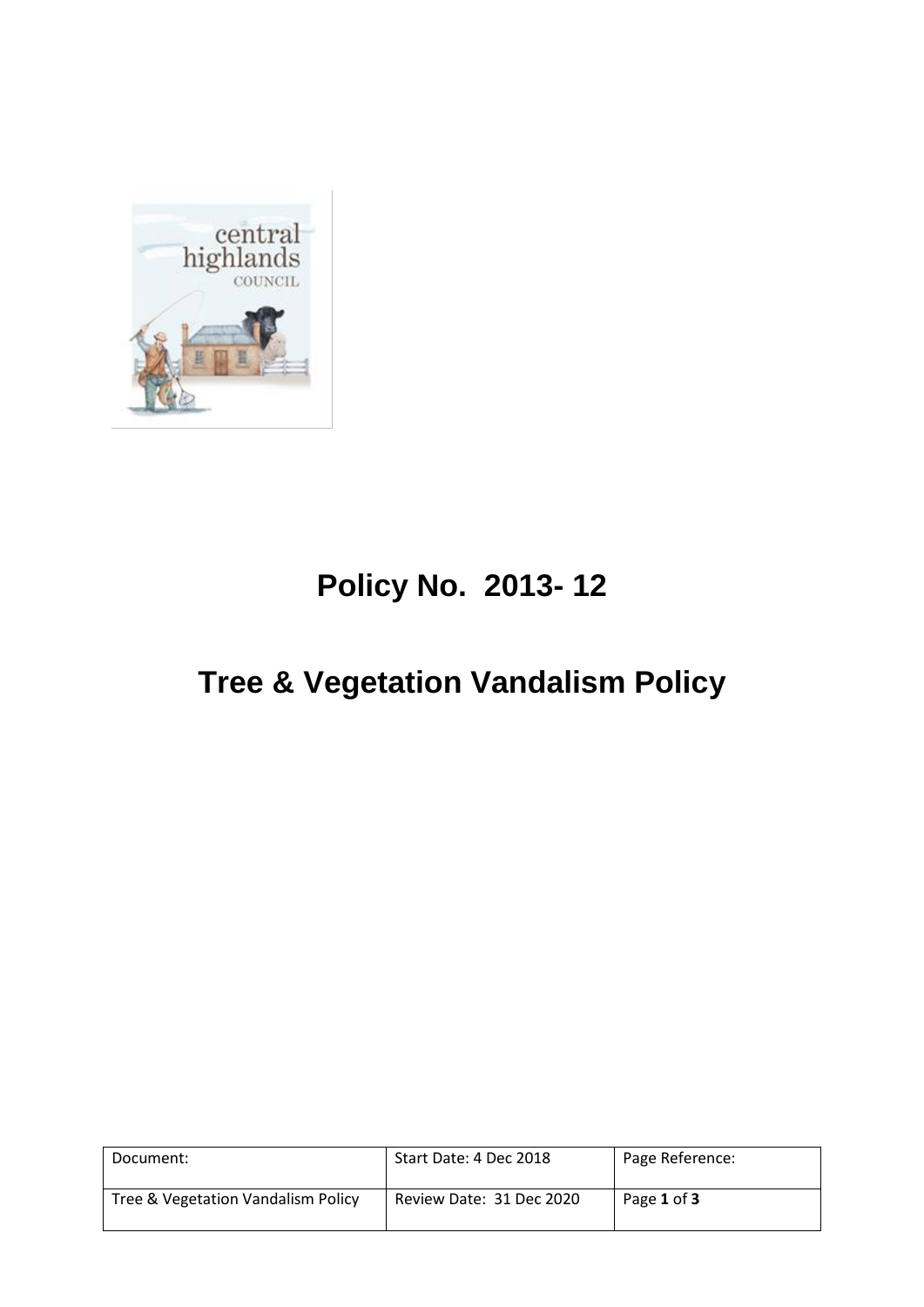### **Introduction**

Central Highlands Council acknowledges the many benefits that trees and vegetation contribute to the local environment. Apart from providing shade, habitat for native wildlife and aesthetic beauty, trees also instil a sense of community pride.

When a tree dies or is damaged by a selfish act of vandalism it affects the community in many ways including loss of amenity of the street or park and the expense of removing a vandalised tree and the cost of its replacement.

### **Scope of this Policy**

This policy applies to all trees and vegetation on Council owned and managed land.

### **Policy Statement**

Council is committed to the preservation of our public trees and vegetation. Council will:

- Investigate all reports of vandalism of trees;
- Notify the police of reported vandalism;
- Assess and attempt to repair damage to vandalised trees on public land;
- Notify residents and the public of what has occurred and ask for their co-operation this may be done by notice in the Highlands Digest and/or the Derwent Valley Gazette;
- Erect signage on/or near trees/vegetation that has been vandalised (see below);
- Replace severely damaged trees with advanced trees; and
- Encourage residents to take pride in the trees in their street and to report any suspicious activities near trees.

## **TREE VANDALISED**

Central Highlands Council will replace this tree

#### **REPORT TREE VANDALISM**

Phone: 62863202

## **Central Highlands Council**

| Document:                          | Start Date: 4 Dec 2018   | Page Reference: |
|------------------------------------|--------------------------|-----------------|
| Tree & Vegetation Vandalism Policy | Review Date: 31 Dec 2020 | Page 2 of 3     |